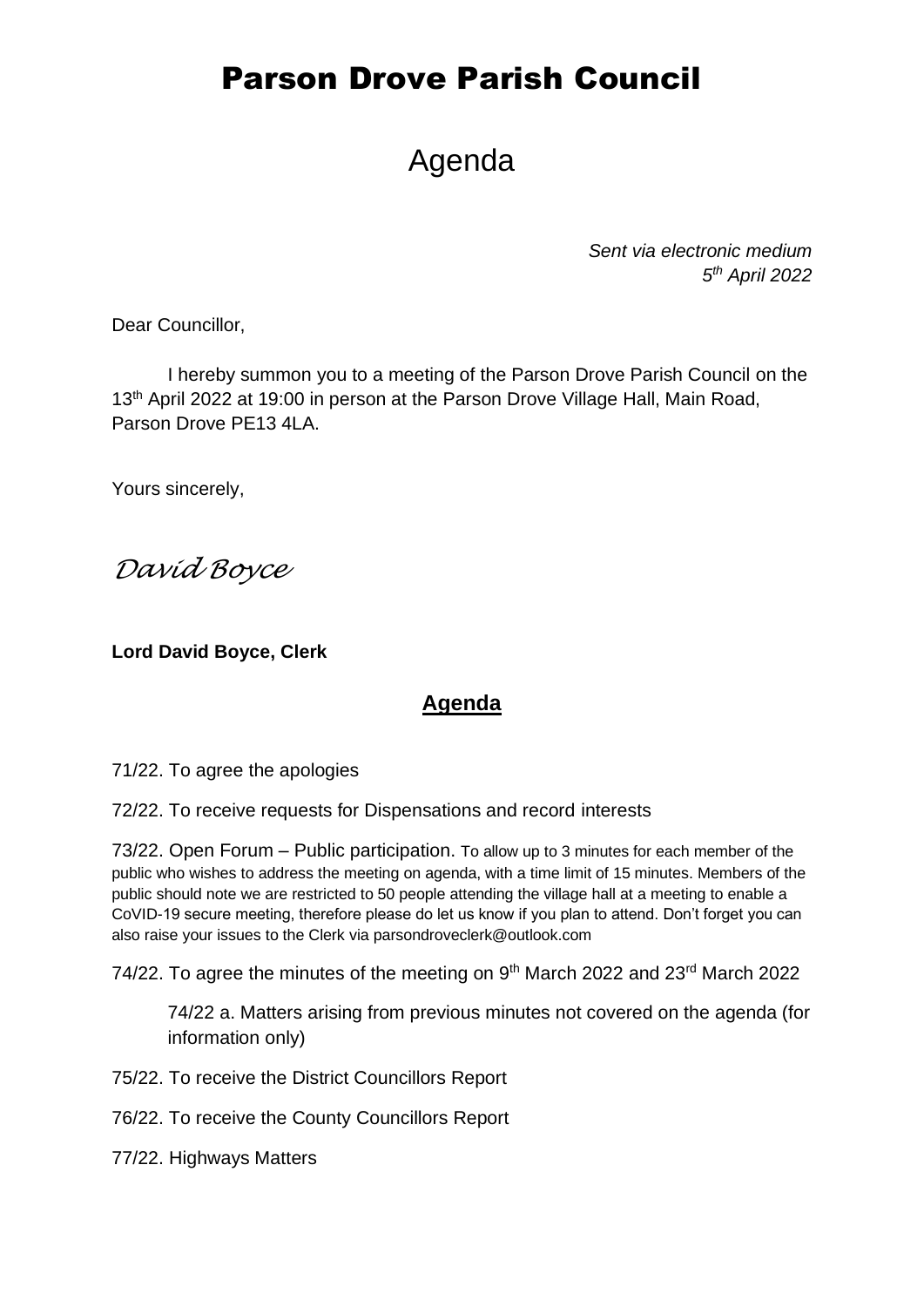77/22. a. To report any new street lighting faults

77/22. b. To receive an update on the MVAS scheme

77/22. c. To consider adopting FPC8 from Wisbech St Mary PC

77/22. d. To receive an update on meeting with Wisbech St Mary PC regarding Back Road complaints

77/22. e. To acknowledge TR ORDER 2022/250 to stop any vehicle from proceeding along Back Road, Murrow as lies between the B1187 and Access Road Between Front Road and Back Road on 25<sup>th</sup> April 2022 and continue until these works have finished or on the 24<sup>th</sup> October 2023, whichever is the earlier.

78/22. Planning application decision updates

78/22 a. F/YR21/1516/RM Reserved Matters application relating to detailed [matters of Appearance, Landscaping, Layout and Scale \(for Plot 5 only\) pursuant](https://www.publicaccess.fenland.gov.uk/publicaccess/applicationDetails.do?keyVal=R4GMD3HE0D800&activeTab=summary)  [to outline permission F/YR19/0971/O to erect 1no dwelling \(2-storey, 4-bed\)](https://www.publicaccess.fenland.gov.uk/publicaccess/applicationDetails.do?keyVal=R4GMD3HE0D800&activeTab=summary)  Land East Of The Silverings 114 Main Road Parson Drove Cambridgeshire

78/22. b. F/YR22/0110/F Erect 1 x dwelling (2-storey 3-bed) with integral [garage involving demolition of existing dwelling and alterations to existing access,](https://www.publicaccess.fenland.gov.uk/publicaccess/applicationDetails.do?keyVal=R6FDKPHE03000&activeTab=summary)  [and temporary siting of a caravan during construction](https://www.publicaccess.fenland.gov.uk/publicaccess/applicationDetails.do?keyVal=R6FDKPHE03000&activeTab=summary) Fairview Johnsons Drove Parson Drove Cambridgeshire PE13 4JS

79/22. Planning applications for comment

79/22. a. F/YR22/0338/F [Change of use of land to a traveller's site involving](https://www.publicaccess.fenland.gov.uk/publicaccess/applicationDetails.do?keyVal=R8SFLCHE06P00&activeTab=summary)  the siting of  $1 \times$  mobile home and  $1 \times$  touring caravan, the erection of  $1 \times$  Day [Room and the formation of an access](https://www.publicaccess.fenland.gov.uk/publicaccess/applicationDetails.do?keyVal=R8SFLCHE06P00&activeTab=summary) Land West Of Seadyke Caravan Park Seadyke Bank Murrow Cambridgeshire

79/22. b. F/YR22/0370/O Erect 1 dwelling (outline application with matters [committed in respect of access\)](https://www.publicaccess.fenland.gov.uk/publicaccess/applicationDetails.do?keyVal=R8QUT4HE01U00&activeTab=summary) Land East Of Mill Road Murrow Cambridgeshire

79/22. c. F/YR22/0367/F [Erect a single-storey detached building for use as a home](https://www.publicaccess.fenland.gov.uk/publicaccess/applicationDetails.do?keyVal=R9D505HE0I900&activeTab=summary)  [office in association with approved dwelling under Reserved Matters consent](https://www.publicaccess.fenland.gov.uk/publicaccess/applicationDetails.do?keyVal=R9D505HE0I900&activeTab=summary)  [F/YR21/0820/RM](https://www.publicaccess.fenland.gov.uk/publicaccess/applicationDetails.do?keyVal=R9D505HE0I900&activeTab=summary) 

Land East Of The Silverings 114 Main Road Parson Drove Cambridgeshire

79/22. d. F/YR22/0356/NONMAT [Non-Material Amendment: amendment to](https://www.publicaccess.fenland.gov.uk/publicaccess/applicationDetails.do?keyVal=R9I1SRHE0D800&activeTab=summary)  [condition 2 \(materials\) relating to planning permission F/YR17/0770/F](https://www.publicaccess.fenland.gov.uk/publicaccess/applicationDetails.do?keyVal=R9I1SRHE0D800&activeTab=summary)  [\(Conversion of existing barn to form 2-storey 2-bed dwelling including raising the](https://www.publicaccess.fenland.gov.uk/publicaccess/applicationDetails.do?keyVal=R9I1SRHE0D800&activeTab=summary)  [roof to accommodate the first floor and a single-storey side extension involving](https://www.publicaccess.fenland.gov.uk/publicaccess/applicationDetails.do?keyVal=R9I1SRHE0D800&activeTab=summary)  [the formation of a new access and demolition of existing lean-to shed and farm](https://www.publicaccess.fenland.gov.uk/publicaccess/applicationDetails.do?keyVal=R9I1SRHE0D800&activeTab=summary)  [out-buildings together with the formation of a new vehicular access\) to enable](https://www.publicaccess.fenland.gov.uk/publicaccess/applicationDetails.do?keyVal=R9I1SRHE0D800&activeTab=summary)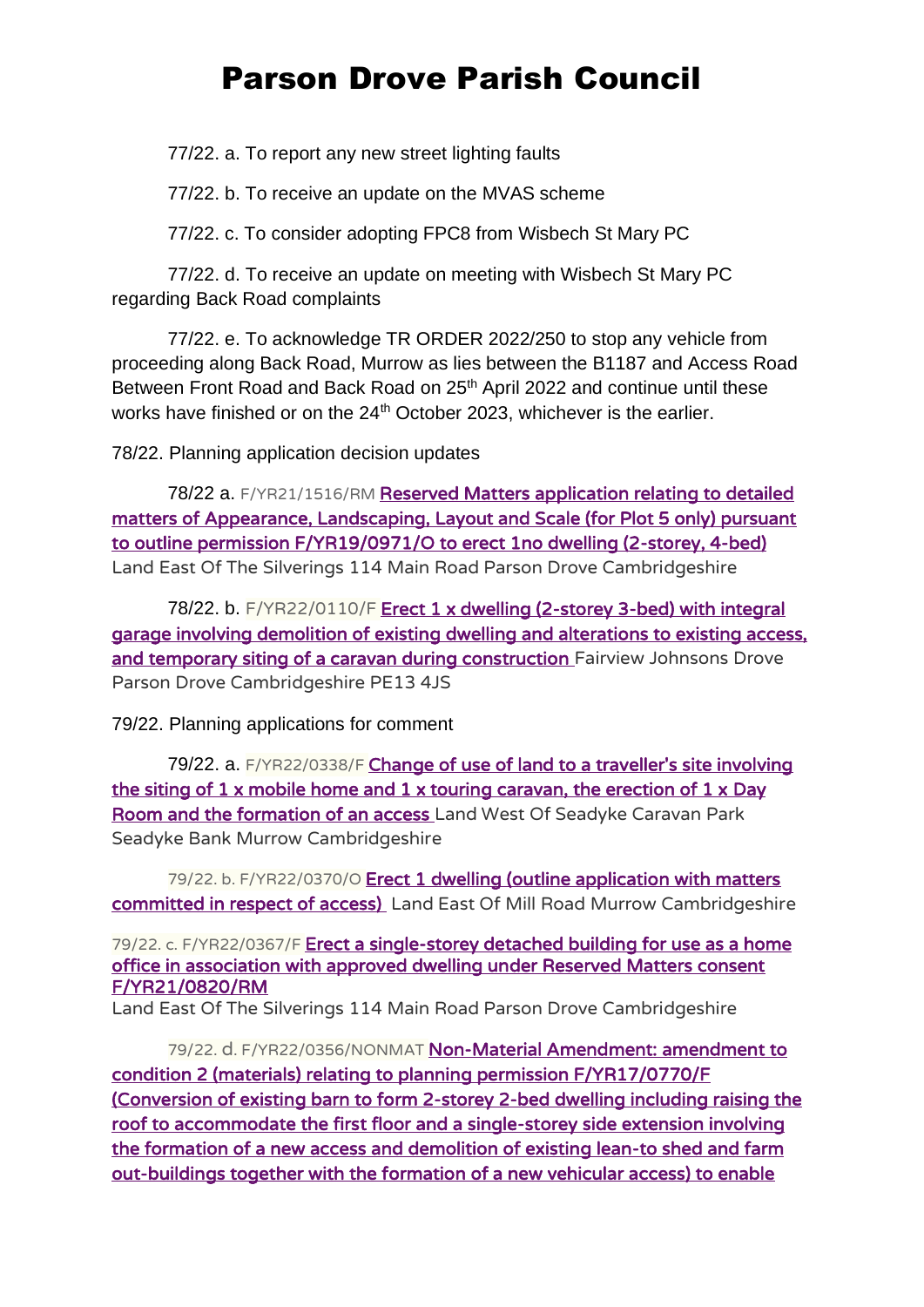[upvc to be used for doors and windows instead of timber](https://www.publicaccess.fenland.gov.uk/publicaccess/applicationDetails.do?keyVal=R9I1SRHE0D800&activeTab=summary) The Barn Clough Cross Farm Marshalls Bank Parson Drove Cambridgeshire PE13 4JE

79/22. e. F/YR22/0392/F Erect a two-storey rear extension to existing [dwelling involving partial conversion of existing garage and erect a detached](https://www.publicaccess.fenland.gov.uk/publicaccess/applicationDetails.do?keyVal=R8UNDYHE0I900&activeTab=summary)  [double garage with storage above and external staircase together with the change](https://www.publicaccess.fenland.gov.uk/publicaccess/applicationDetails.do?keyVal=R8UNDYHE0I900&activeTab=summary)  [of use of land to residential curtilage](https://www.publicaccess.fenland.gov.uk/publicaccess/applicationDetails.do?keyVal=R8UNDYHE0I900&activeTab=summary) Cedar Lodge 267 Main Road Church End Parson Drove Wisbech Cambridgeshire PE13 4LF

79/22. f. F/YR22/0388/F [Erect a grain store](https://www.publicaccess.fenland.gov.uk/publicaccess/applicationDetails.do?keyVal=R9LUL9HE06P00&activeTab=summary) Fen Farm Long Drove Parson Drove Cambridgeshire PE13 4JT

79/22. g. F/YR22/0387/F [Erect a hay barn](https://www.publicaccess.fenland.gov.uk/publicaccess/applicationDetails.do?keyVal=R9LUCMHE06P00&activeTab=summary) Fen Farm Long Drove Parson Drove Cambridgeshire PE13 4JT

79/22. h. F/YR22/0386/F [Erect an agricultural machinery shed](https://www.publicaccess.fenland.gov.uk/publicaccess/applicationDetails.do?keyVal=R9LSH4HE06P00&activeTab=summary) Fen Farm Long Drove Parson Drove Cambridgeshire PE13 4JT

79/22. i. F/YR22/0393/NONMAT [Non-Material Amendment: Amendment to external](https://www.publicaccess.fenland.gov.uk/publicaccess/applicationDetails.do?keyVal=R9TUHZHE06P00&activeTab=summary)  [boarding materials, relating to planning permission F/YR12/0183/F \(Erection of a](https://www.publicaccess.fenland.gov.uk/publicaccess/applicationDetails.do?keyVal=R9TUHZHE06P00&activeTab=summary)  [single-storey 3-bed dwelling involving demolition of existing dwelling\)](https://www.publicaccess.fenland.gov.uk/publicaccess/applicationDetails.do?keyVal=R9TUHZHE06P00&activeTab=summary)  249 Leverington Common Leverington Cambridgeshire

#### 80/22. To agree the payments of the Council

- 80/22. a. Payments to make
	- i. Clerks Salary (£477.71)
	- ii. Working from home allowance (£25.00)
	- iii. Postage claim (£8.30)
	- iv. Auditing Solutions LTD internal audit (£312.00 including £52.00 VAT)
	- v. FDC re: The Cage business rates (£499.00)
	- vi. FDC re: bins (£1111.46 including £185.24 VAT)
	- vii. North Level Drainage Board re: Allotment drainage rates (£190.91)
	- viii. ACRE membership (£57.00)

80/22 b. Payments made

- i. E-On (£33.00)
- ii. Wave (£20.00)
- iii. EE Telephone bill (£22.80 including £3.80 VAT)
- iv. D A Pest control (£395.00)

#### 80/22. c. Grant requests received

- i. Citizens Advice Bureau request (£250.00)
- ii. Book Café Grant (£50.00)
- iii. St Johns Church Jubilee grant request (£200.00)
- iv. Alderman Payne Primary School Jubilee grant request (£478.72)